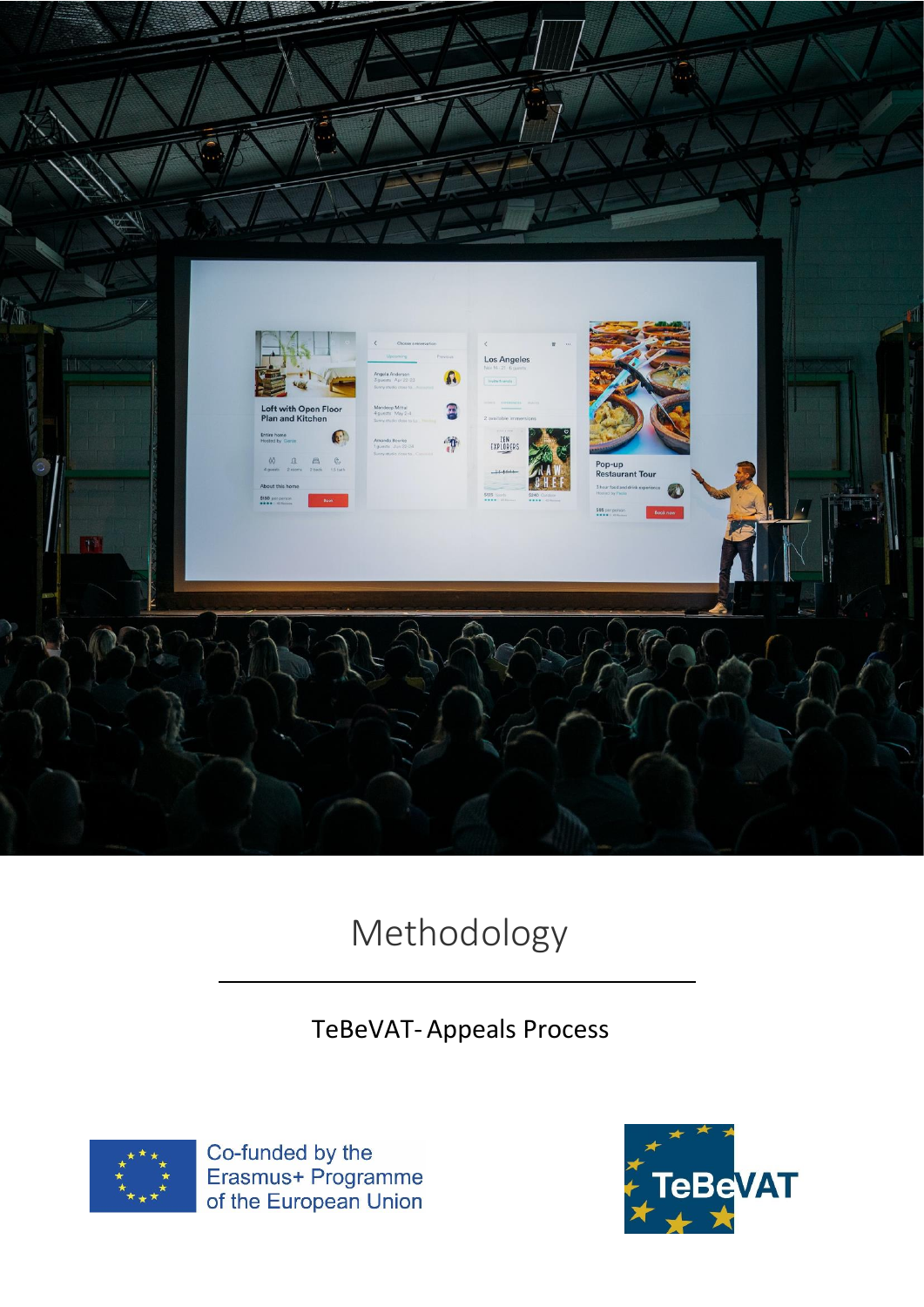

Co-funded by the Erasmus+ Programme of the European Union



This document is licensed under CC BY-SA 4.0.

This document was produced as part of the ERASMUS+ project "Teilzertifizierung im Berufsfeld Veranstaltungstechnik 3 - TeBeVAT", Project ID: 2019-1-DE02-KA202-006528.

The European Commission's support for the production of this publication does not constitute endorsement of the contents which reflects the views only of the authors, and the Commission cannot be held responsible for any use which may be made of the information contained therein.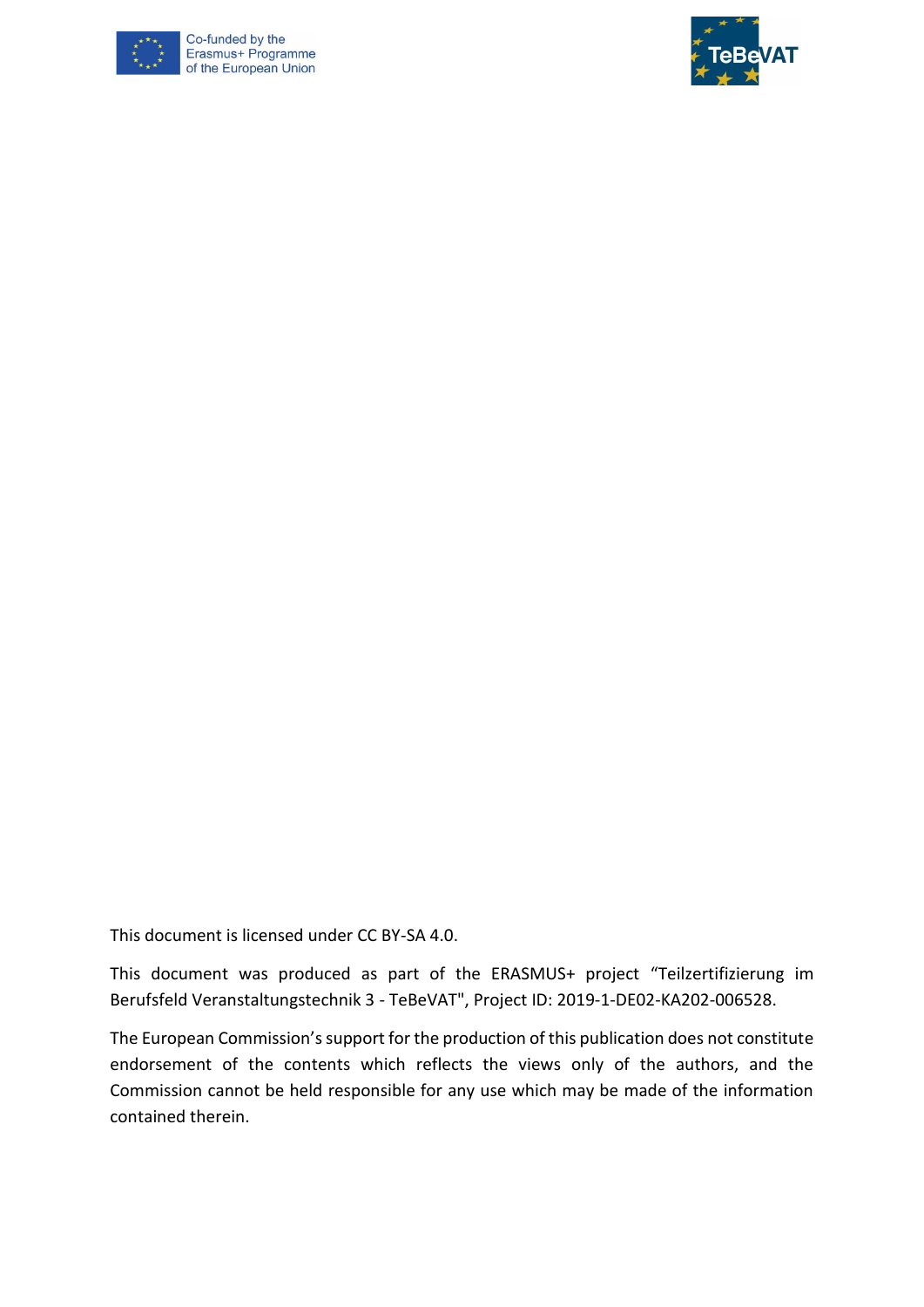



# Procedure handbook

Version 1.02

2/4/2021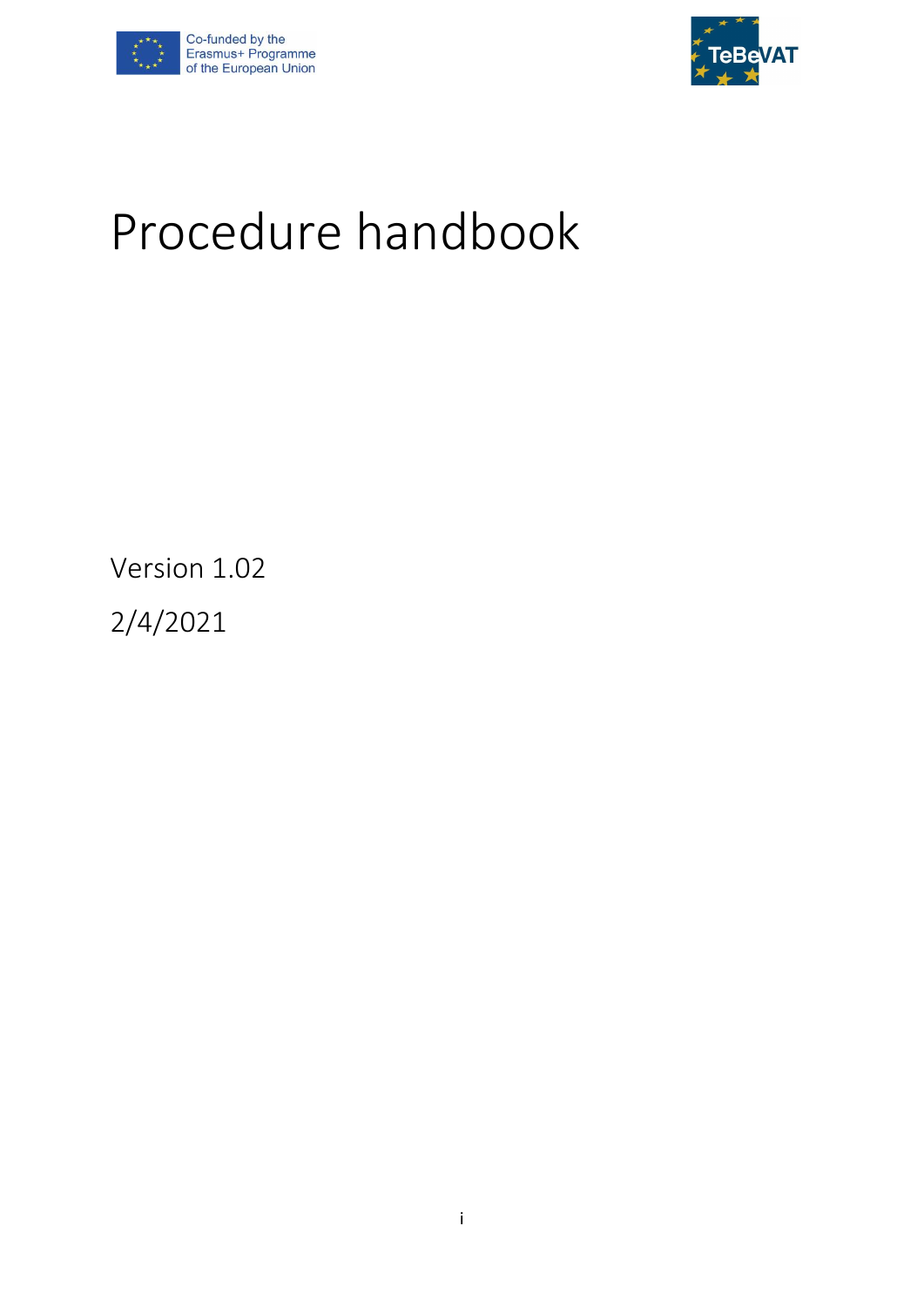



## Procedures

To ensure compliance with legislation, the articles of the organisation and the household rules, procedures, are developed. The procedures describe how a specific activity has to be conducted and who is responsible.

These Procedures:

- Streamline the way the organisation works and ensure quality standards are met.
- Guarantee that candidates, members, assessment centres are treated equally.
- Ensure compliance with EN ISO/IEC 17024.
- Serve as guidelines to new and existing members and assessment centres.
- Only deal with the functioning of the international organisation but have priority on the procedures of the member organisation procedures.

## Abbreviations

- GA: General assembly
- BoD: Board of Directors
- WG: ad hoc working group
- WGRD: Working group Research and Development
- WGQ: Working group Quality
- WGA: Working group Administration
- CA: case officer
- IA: international assessor
- AA: Accredited Assessor
- AUD: Auditing group
- MED: Mediator

#### Glossary

- The organisation: the ETTEC.
- Occupational standard: the description of a set of competences forming a whole that can be certified.
- Procedure: the steps that need to be undertaken to come to a result, ensuring the quality standard the organisation sets for themselves, and defining the parties that are involved.
- Advice: written and underbuilt statement of suggestions about the best course of action to be taken.
- Consult: requesting the advice of an individual or a group of people.
- Notification: formally inform by agreed means.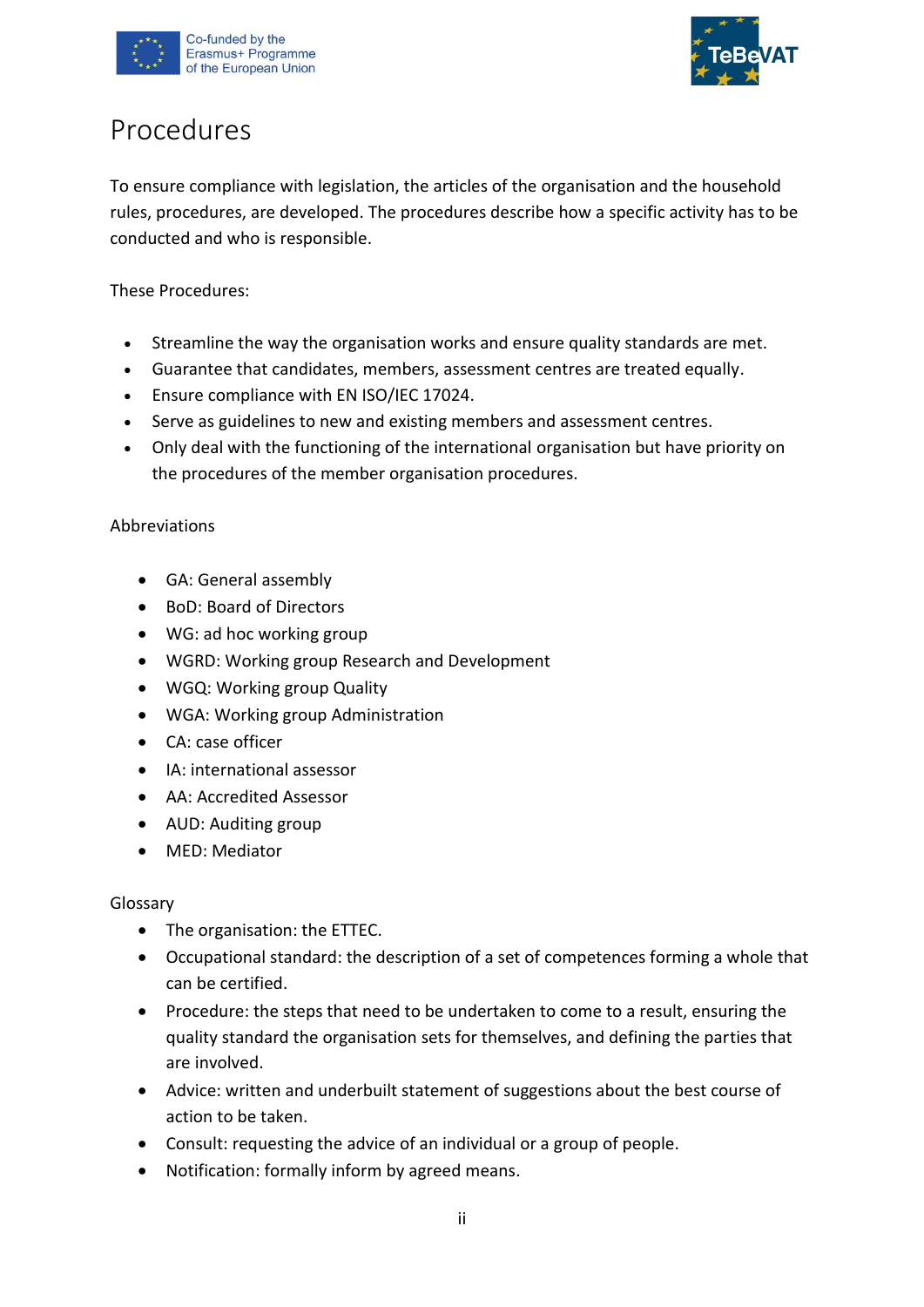



## Content

| 1              |       |                                                                   |
|----------------|-------|-------------------------------------------------------------------|
| $\overline{2}$ |       |                                                                   |
|                | 2.1   |                                                                   |
|                | 2.1.1 |                                                                   |
|                | 2.1.2 |                                                                   |
|                | 2.1.3 |                                                                   |
|                | 2.1.4 |                                                                   |
|                | 2.2   |                                                                   |
|                | 2.3   |                                                                   |
|                | 2.4   |                                                                   |
|                | 2.5   |                                                                   |
|                | 2.6   |                                                                   |
|                | 2.7   |                                                                   |
|                | 2.8   |                                                                   |
|                | 2.9   |                                                                   |
|                | 2.10  | Specific requirements due the two-level organisation structure  5 |
| 3              |       |                                                                   |
|                | 3.1   |                                                                   |
|                | 3.2   |                                                                   |
|                | 3.2.1 |                                                                   |
|                | 3.2.2 |                                                                   |
|                | 3.2.3 |                                                                   |
|                | 3.2.4 |                                                                   |
|                | 3.2.5 |                                                                   |
| 4              |       |                                                                   |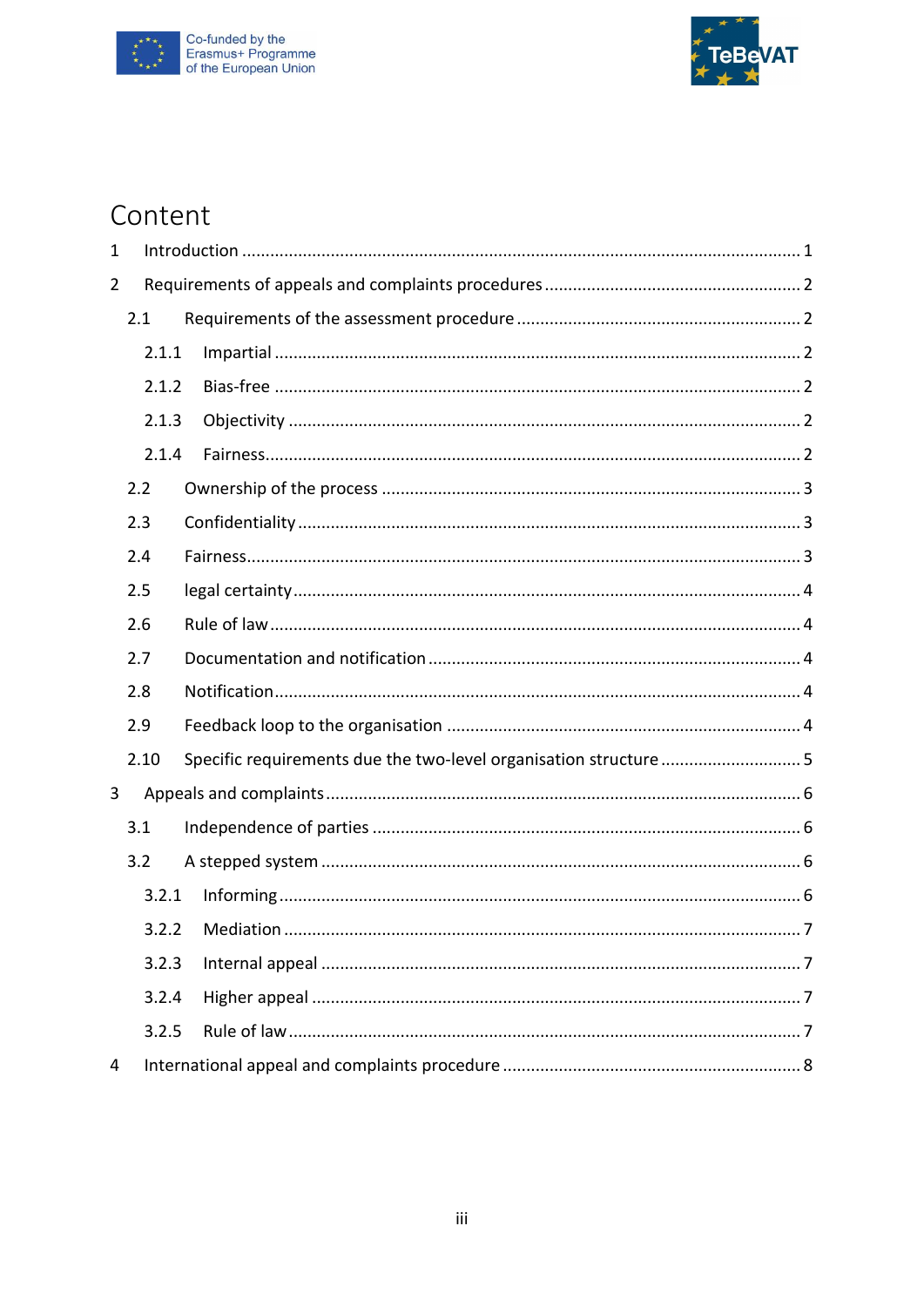



## <span id="page-5-0"></span>1 Introduction

The whole assessment process is meant to set high standards for the measurement of the competences described in a professional standard. In this process it is essential that each candidate is treated fair and his/her rights are ensured. Only in this way the certification represents an objective assessment with credibly, reliable, and significant value.

But assessment is the result of human work and a complex organisation involving a lot of participants, so things can go wrong. The fact that an organisation acknowledges that things can go wrong and has procedures in place to rectify these errors is essential for their overall quality and the trust all stakeholders have in the organisation. The effective resolution of complaints and appeals is an important means of protection for the organisation and interested parties against errors, omissions, or unreasonable behaviour.

For an organisation, it is important to have procedures for these matters in place, even if we hope to never need them. The fact that every stakeholder knows they are in place creates trust and keeps everyone sharp. In the following, the core principles of the appeals process will be laid out, which are underlying the TeBeVAT process, and which are meant to prepare the grounds for the success of the entire assessment and validation structure.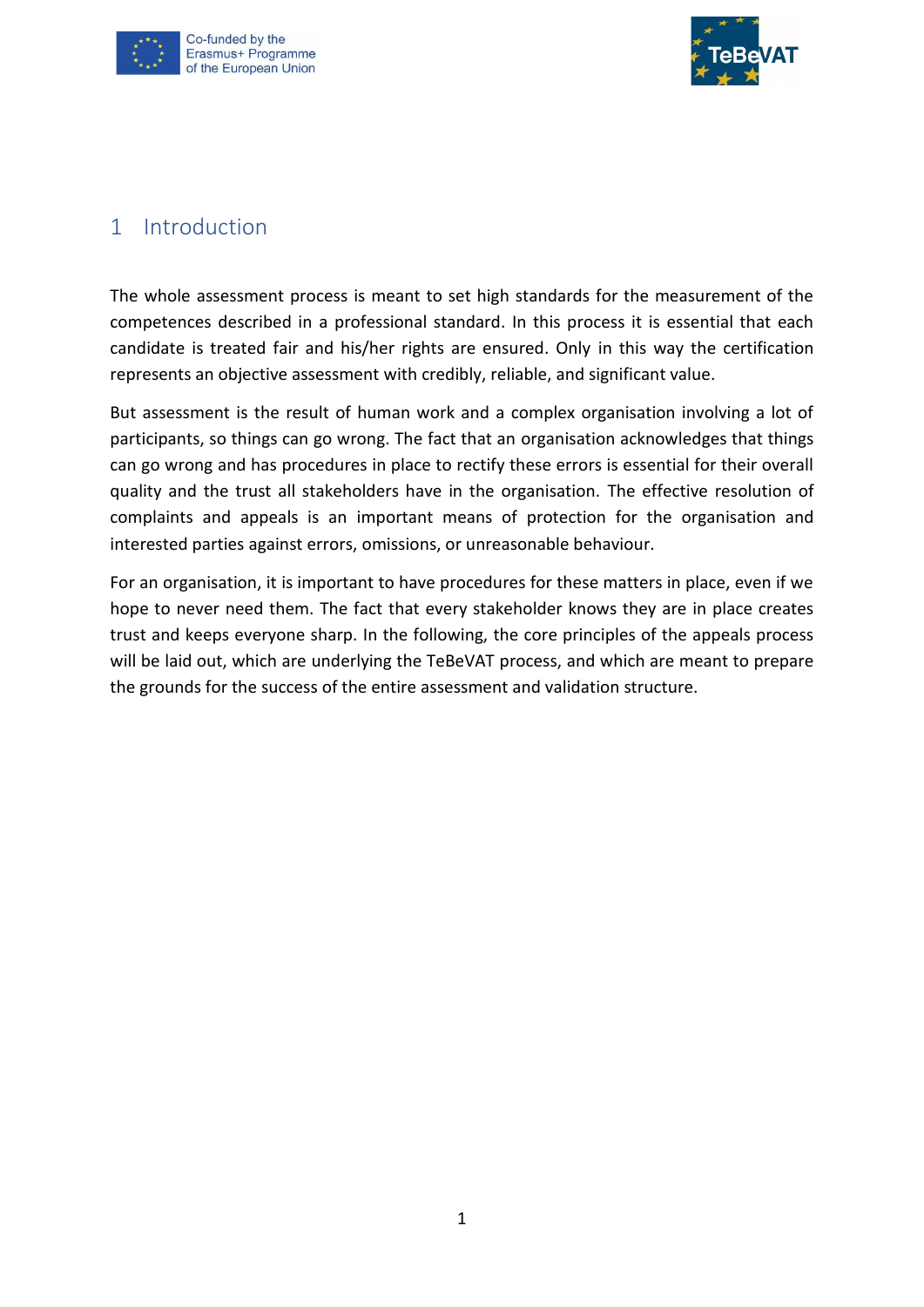



## <span id="page-6-0"></span>2 Requirements of appeals and complaints procedures

For the development of the overview of the requirements of appeals and complaints procedures we based our work on the "General requirements for bodies operating certification of persons" (ISO/IEC 17024:2012), a standard that is used by most European countries for acceptance of foreign certifications. We compared this standard with the requirements set by different countries for the recognition of prior learning, testing centres, etc. Finally, we adapted the requirements to the two-level organisation we have in mind as an ideal solution.

## <span id="page-6-1"></span>**2.1 Requirements of the assessment procedure**

Before we can discuss the requirements of the appeals and complaints procedures, we need to refresh some essential requirements of the assessment procedure, because these requirements will often be the cause of the appeal or complaint.

## <span id="page-6-2"></span>**2.1.1 Impartial**

Impartiality or independence is the absence of conflicts of interest. The personnel of the assessing organisation, and the organisation itself has no interest in the result of the assessment. Conflicts of interest can take the form of self-interest, familiarity, intimidation, or financial threats. In other words, these are situations where there is a threat for the individual or the organisation that can influence the result of the assessment.

## <span id="page-6-3"></span>**2.1.2 Bias-free**

The assessment and the treatment of the candidate should be bias free. In other words, the personal bias, the (unconscious) observations about a person's look, background, race, gender, … should not overrule objective evidence or influence in any other way the results. This is often described as lack of prejudice, neutrality, open-mindedness, non-discrimination, respectful behaviour.

## <span id="page-6-4"></span>**2.1.3 Objectivity**

Objectivity refers to the fact that only is measured what should be measured and that this measurement is independent from the circumstances or persons involved. This includes that the measurement has to be valid (measures what it is intended to measure) and reliable (consistent across different examination times and locations, different examination forms and different examiners.

## <span id="page-6-5"></span>**2.1.4 Fairness**

Fairness refers to the fact that each candidate has an equal opportunity for success and there are no barriers that advance a candidate or a group.

There are two levels in achieving equal opportunity in the process:

- 1. Entrance procedures that ensure equal opportunity
- 2. Solutions for candidates with special needs through adaptation of the procedures.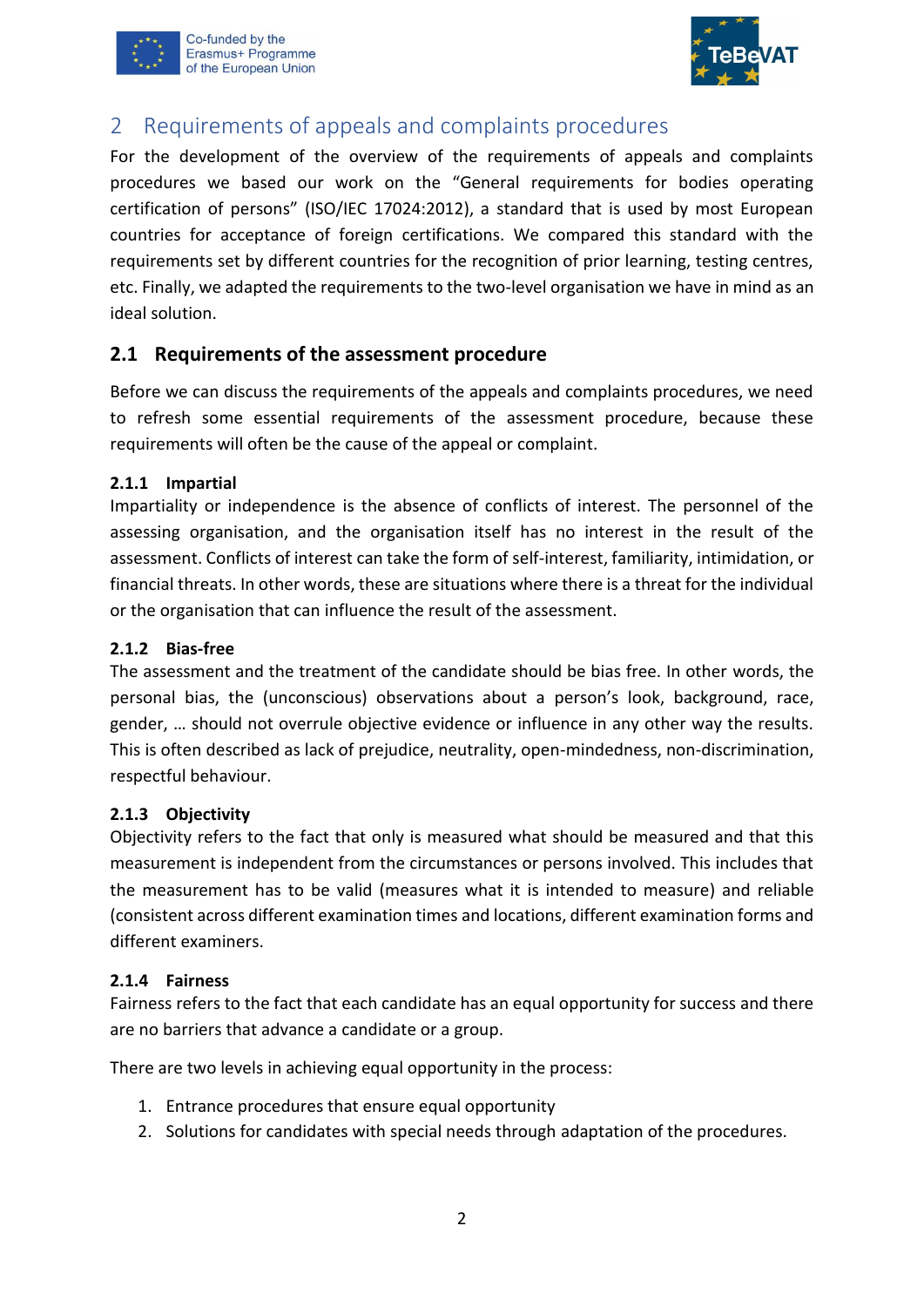



## <span id="page-7-0"></span>**2.2 Ownership of the process**

The ownership of the appeals and complaints procedures should always be in the hands of the candidate. The assessment organisation needs to provide the possibilities, but it is up to the candidate to decide if he/she starts or ends a procedure, or takes a next step based on the fact that he/she is satisfied with the outcome.

This ownership includes the right to disclose information to bodies that decide on an appeal or complaint or not.

These processes can be intimidating and/or pass the ability of a candidate. Therefore, a candidate that feels uncertain about or in the procedure should have the possibility to be supported by a third person.

## <span id="page-7-1"></span>**2.3 Confidentiality**

Confidentiality is not only important in the assessment procedures, but maybe even more in the appeals and complaints processes. On the other hand, transparency and openness are needed to ensure trust in the procedure and indirectly also in the perception of value in the certification activities.

This is a delicate balance that needs to be monitored and guarded. The fundament of this balance is stated in the code of conduct signed by all actors in the process. It ensures that information is only shared on a " need to know" basis and that the information can not affect work or private relations, future plans, financial or social status, … It is further influenced by the ownership that lays with the candidate.

But on the other side of the balance, there is the need for the organisation to be transparent about their procedures, actions, and decisions. This transparency and openness is crucial for the trust that the stakeholders have in the process, and this is in the interest of the certification holders as a group. The value of a certificate is defined by the trust and confidence by the stakeholders have in the processes.

## <span id="page-7-2"></span>**2.4 Fairness**

An appeals and complaints process needs to be fair for all parties, candidates, assessors, organisations, … It needs to take in account all information available (pro and con) in its considerations, all parties need to have access to the information.

All measures should be in place to guarantee impartiality, avoid bias, and ensure objectivity. Moreover, the procedure should not only guarantee these elements, but it should also (try to) avoid the perception of these elements.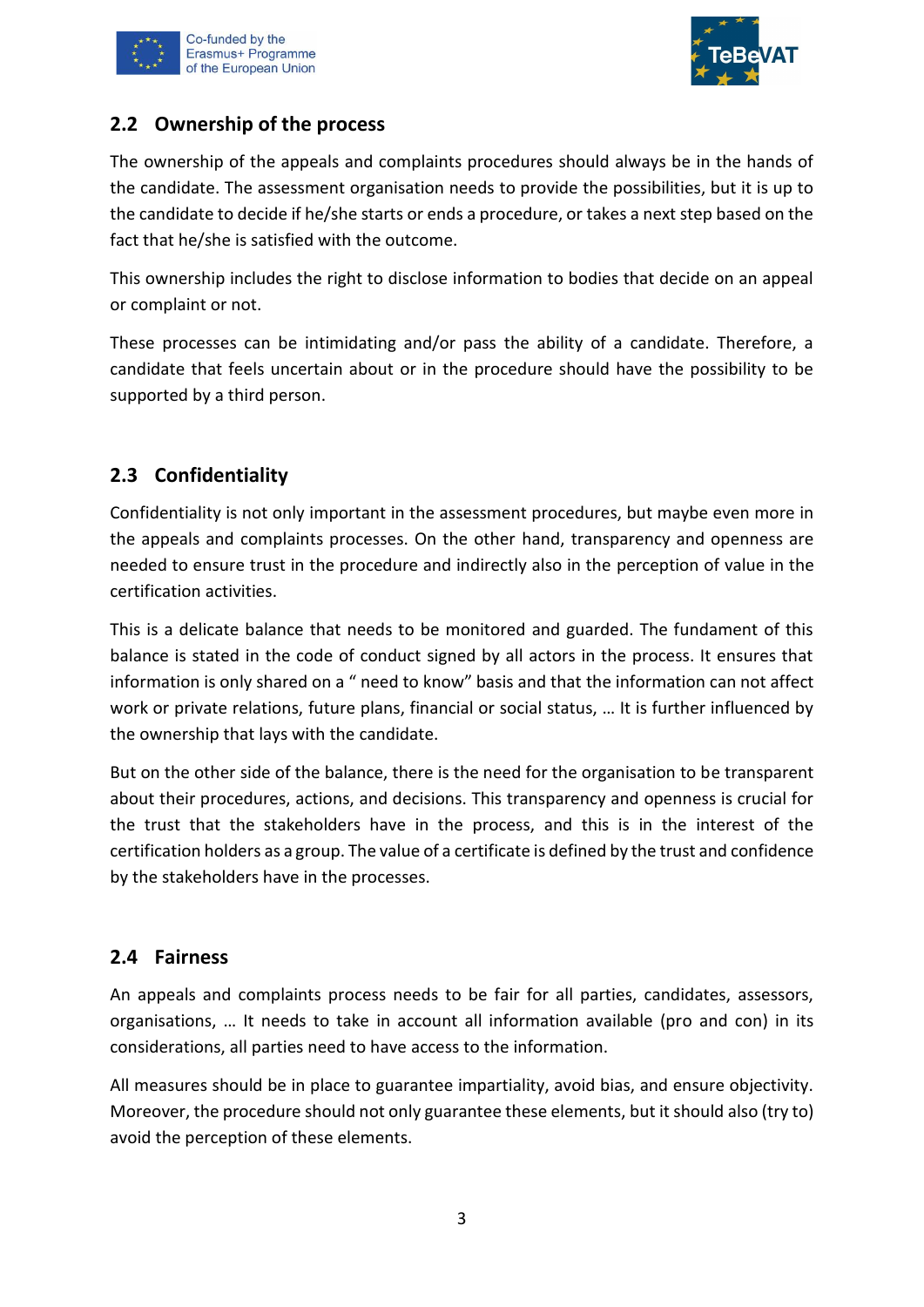



## <span id="page-8-0"></span>**2.5 Legal certainty**

In a complaints or appeal procedure, a candidate has the right to legal certainty. In other words, he/she needs to know and understand the rules and procedures that are used to deal with the complaint or appeal. The candidate needs to know the options and should understand their consequences. There should be a certain predictability about the result. Moreover, the candidate needs to know who can support him with the process of a complaint or an appeal.

Therefore, the organisation needs to have transparent and public available procedures in place that describe the process in all its stages.

## <span id="page-8-1"></span>**2.6 Rule of law**

Procedures that are developed can never replace the rights of an individual has under the rule of law. The procedures can help parties to solve issues of disagreements between each other, but the individuals keep under all conditions the legal rights they have as citizens or legal entities.

## <span id="page-8-2"></span>**2.7 Documentation and notification**

To ensure the transparency and quality of the process, and to ensure that further steps can be taken if needed, all steps in the appeals and complaints process need to be documented and tracible. This means that all documentation needs to be kept and each step has to be reported. But on the other hand, the confidentiality, privacy, and ownership rules need to be taken in account.

## <span id="page-8-3"></span>**2.8 Notification**

It is difficult for all parties in a process to keep up to date with the state of the process, therefore it is essential for a fair treatment that all parties are notified about every step of the process. This guarantees that they can take appropriate steps to guarantee their rights.

## <span id="page-8-4"></span>**2.9 Feedback loop to the organisation**

A side effect of appeals and complaints, not directly related to the individual complainer, is that the organisation learns about their functioning. Therefore, it is essential that the organisation reviews the complaints and appeals on a regular basis and takes measures to avoid that they repeat themselves and to ensure the quality of the service.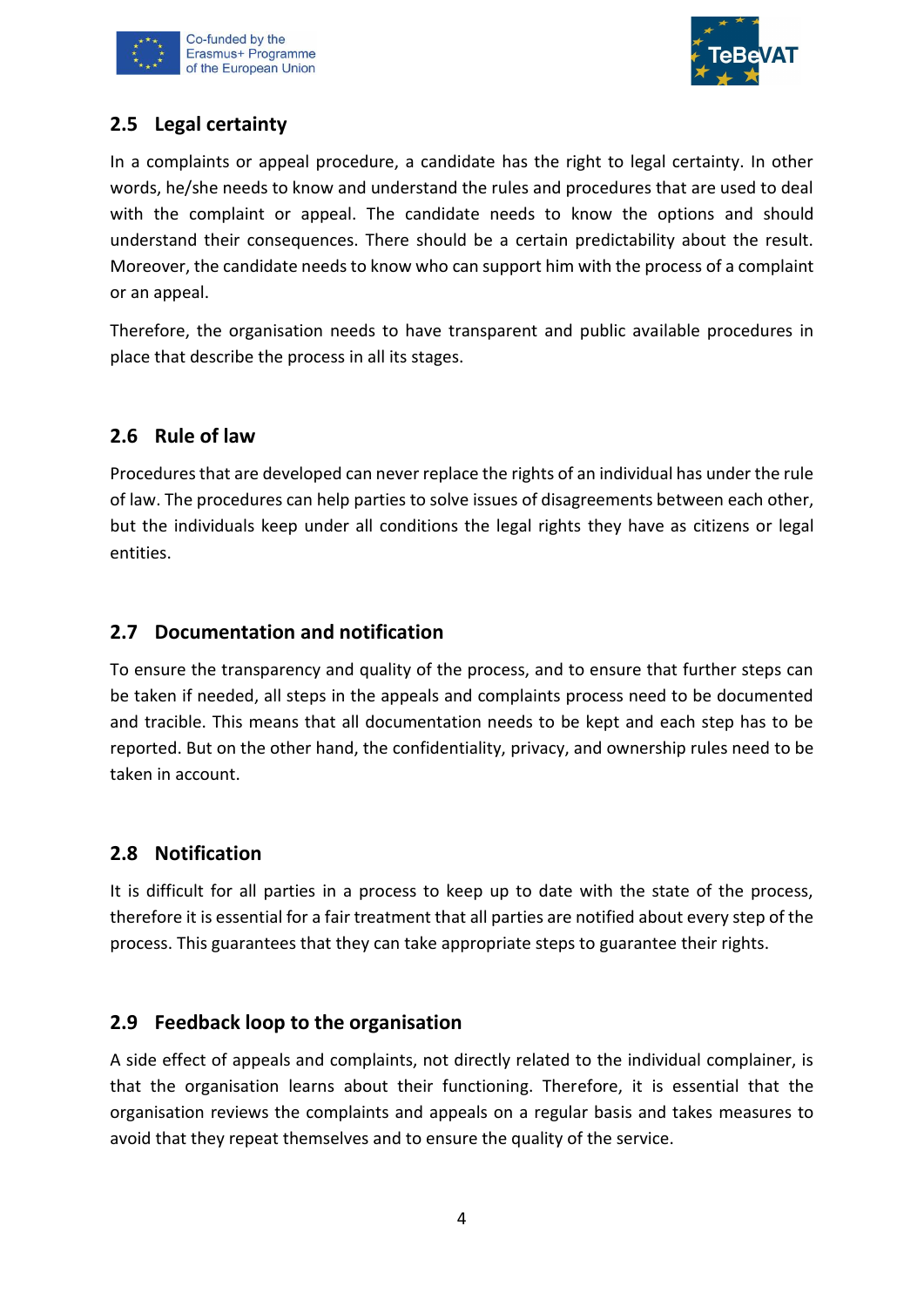



## <span id="page-9-0"></span>**2.10 Specific requirements due the two-level organisation structure**

A two-level structure, with a local organisation executing the assessment on the one hand and a consortium of international parties guaranteeing each other certificates on the other hand, can complicate the appeals and complaints process. The procedures of both levels need to be coordinated with each other. Furthermore, this construction improves the quality, as the international parties have an interest in safeguarding the trust in the certificate and have no interest in the local organisation.

The local organisation is most approachable and is the closest to the candidate. It gives easy access to the first steps and will probably resolve most of the issues. The international organisation can ensure and guard the quality of this service.

The international level needs to be informed about every procedure that is started. As partners guarantee each other's quality to ensure the quality of their own certificate, they are well placed to ensure the quality of the appeals and complaints process. They function as a second level appeal or complaint. Moreover, they can guarantee the impartiality if an individual has a complaint that involves the whole local organisation.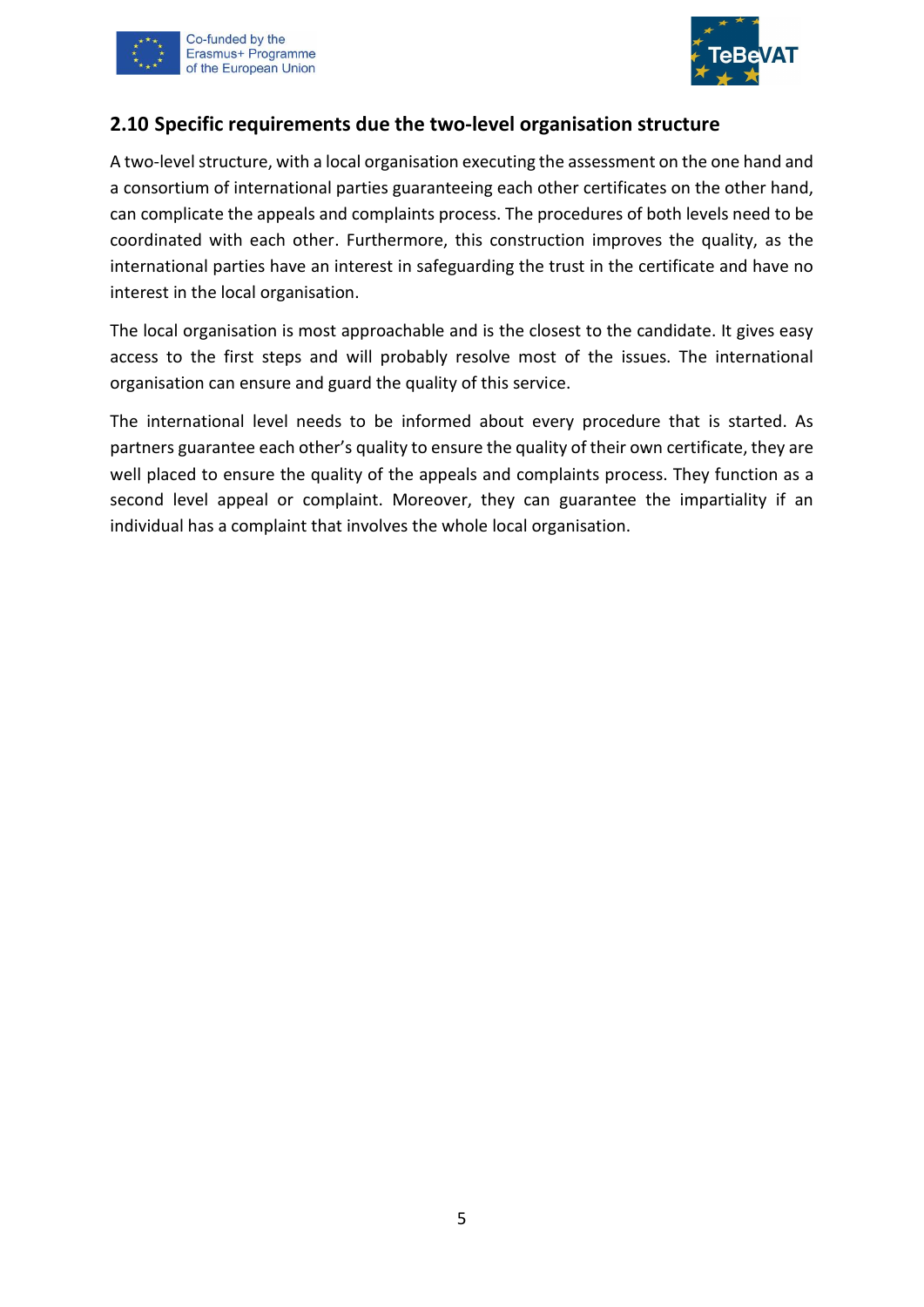



## <span id="page-10-0"></span>3 Appeals and complaints

Before we go in detail about the procedures, we need to clarify the difference between an appeal and a complaint.

Appeals refer to disagreement with a decision taken in an assessment procedure or a decision of the organisation concerning the acceptance of profiles, course material, existing certificates, or accreditation. The appealer asks the organisation to reconsider the outcome of their process, based on facts or perceptions. Typical motivation elements of an appeal are misinterpretation of the results, considering elements not described in the standard, bias, Impartiality, or conflict of interest of the assessor, assessors not competent in the field they are assessing. In short, all elements and issues that influence the result of the assessment.

Complaints refer to the way an individual or organisation is treated by an assessor, an employee, or the organisation itself. This includes the application of privacy, discrimination and professional behaviour rules, administrative issues and procedures, lack of information, safety issues, etc. A very specific type of complaint is the treatment of misconduct, abuse, and harassment. Complaints can be directed to a person in the organisation or the organisation as a whole.

Next to the stated standards that we will honour, the local context needs to be taken in account. Organisations often have house rules or treat complaints as part of health and safety management or local legislation. The procedures need always take in account the highest standard applicable.

## <span id="page-10-1"></span>**3.1 Independence of parties**

The handling of complaints and appeals need to be executed by independent individuals that have an as small as possible connection with the organisation or the individual that makes the complaint.

## <span id="page-10-2"></span>**3.2 A stepped system**

The process for receiving one´s rights should be easy to access and not have barriers (money, time, damage to career, … ). To avoid that easy to solve issues end up in large and expensive lawsuits, we have foreseen a stepped system. In this system we evolute from a more informal mediation process to a formal, international appeal. This gives the best opportunity to solve issues in a fast and inexpensive way.

## <span id="page-10-3"></span>**3.2.1 Informing**

In the first place the person involved contacts the organisation and asks for more information or a talk about the disagreement. In case of an assessment, maybe there was a misunderstanding or a different interpretation that can be corrected without formal procedures. In case of a complaint, maybe this can be settled without formal procedures.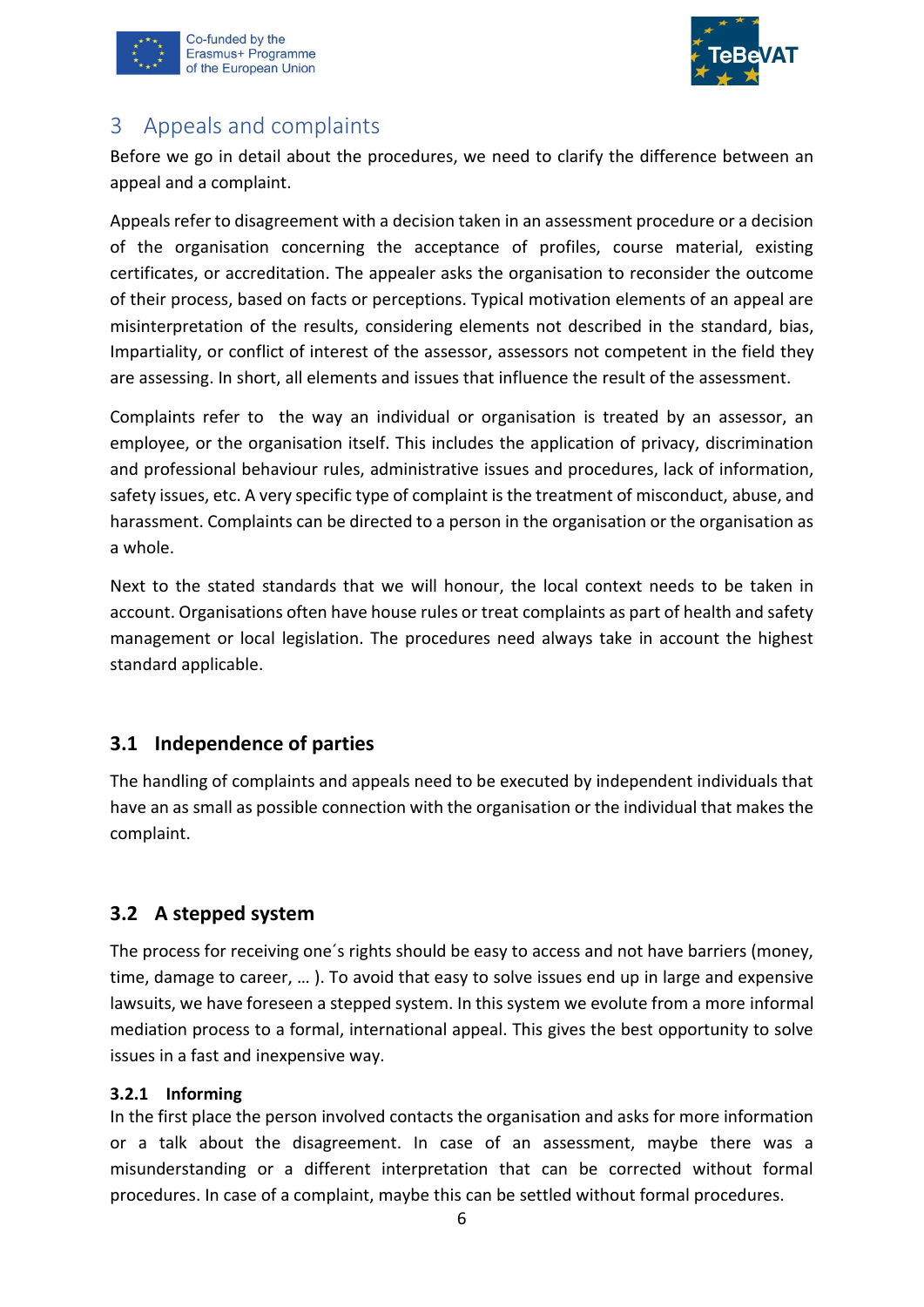



#### <span id="page-11-0"></span>**3.2.2 Mediation**

In a next step, the candidate can file a formal appeal or complaint with the local "appeals officer". This is a person independent from the centre that will look into the appeal or complaint, gather information, consult with other involved people, and try to reach a consensus within 14 days. The contact information of the appeals officer is on the website of the assessment centre.

For specific complaints treating misconduct, abuse, or harassment it is possible to use the confidant / trust person if this is part of the organisations policy.

## <span id="page-11-1"></span>**3.2.3 Internal appeal**

If no agreement or consensus is reached, the organisation will organise an independent commission to hear the candidate and the other concerned people in the defence of their case. The commission needs to be independent and competent.

## <span id="page-11-2"></span>**3.2.4 Higher appeal**

If the candidate does not agree with the way the decision of the appeals and complaints commission is reached, or if the candidate complains about the organisation as a whole, the candidate can appeal directly to the international organisation. The information of the international organisation's appeals and complaints procedure is on the website of the organisation. The decision of the international appeals and complaints procedure is final.

#### <span id="page-11-3"></span>**3.2.5 Rule of law**

The candidate can always use his/her legal rights and can go to court.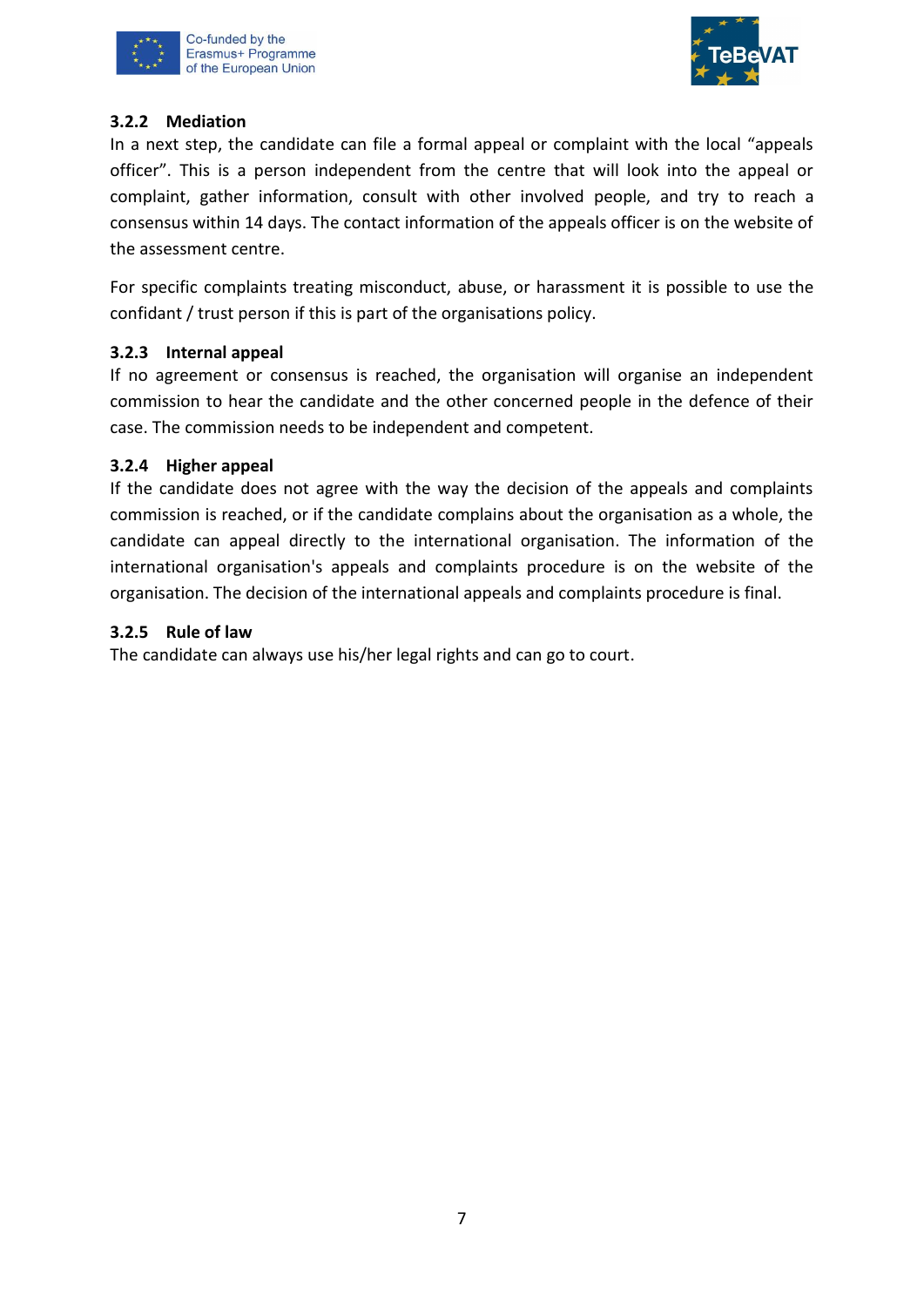



## <span id="page-12-0"></span>4 International appeal and complaints procedure

Version 1.00, accepted by the BoD on ../../.. , accepted by the GA on ../../.. , replaced by … on  $.1/$ ...

Appeals refer to disagreement with a decision taken in an assessment procedure or a decision of the organisation concerning the acceptance of profiles, course material, existing certificates, or accreditation.

Complaints refer to the way an individual or organisation is treated by an assessor, an employee, or the organisation itself. This includes the application of privacy, discrimination and professional behaviour rules, administrative issues and procedures, safety issues, etc.

In cases of disagreement with an accredited assessment centre, these procedures can also be used as a higher appeal, but only if the whole of the local procedure is finalised.

A visualization of the following described process is represented in **[Figure 1](#page-13-0)**.

## **Step 1 appeal and complaint**

The appeal and complaints can be directed to the mediator. This is done in writing, accompanied by a motivation and all evidence available.

The organisation and all its members will publish the contact details and the procedure online.

## **Step 2 hearing**

The mediator hears all parties. This can be done face to face, in writing or by any electronic means.

The mediator can ask advise of the WGQ or WGRD about technical interpretations.

## **Step 3 consensus**

The mediator tries to find a solution in consensus between the parties.

The mediator formalises the consensus or non-consensus in a consensus note, including all evidence and motivation given by the parties.

The mediator informs the BoD.

In case of involvement of the BoD, the mediator informs the GA.

## **Step 4a BoD decision**

(The mediator decides if the BoD is involved, in which case the case is send to the GA.) In case no consensus is found, the BoD decides.

The BoD hears all parties.

The decision is motivated formally.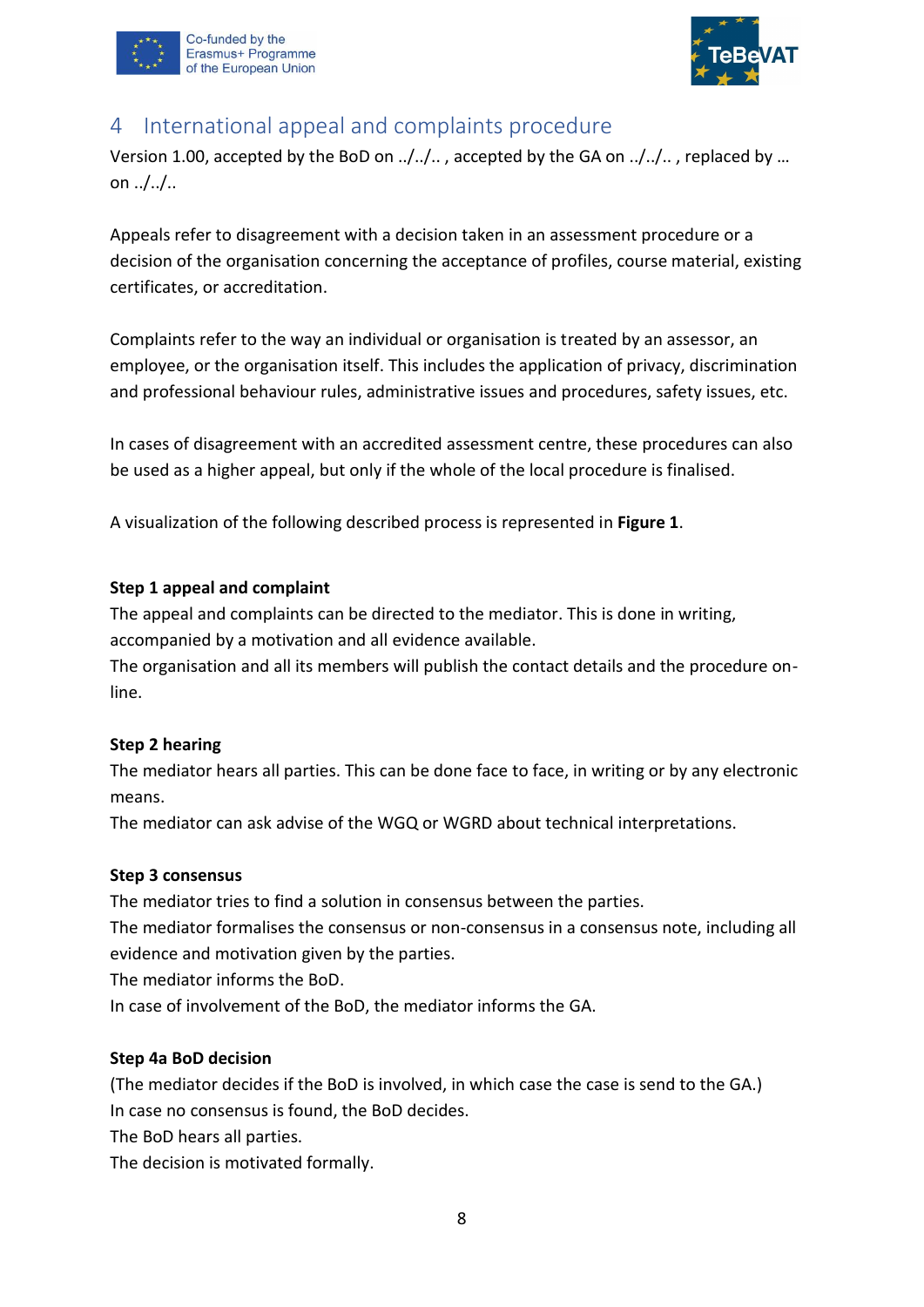



## **Step 4abis**

A last appeal on this decision is possible at the GA.

## **Step 4b GA decision**

In case of appeal on a BoD decision or in case of involvement of the BoD, the GA decides. The GA can delegate the hearing of all parties to a group of members.

The members report to the GA.

The decision of the GA is motivated formally.

## **Step 5 notification**

The decisions and consensus notes are recorded in the appeals and complaints register.



## <span id="page-13-0"></span>**Figure 1: Appeals and Complaints**